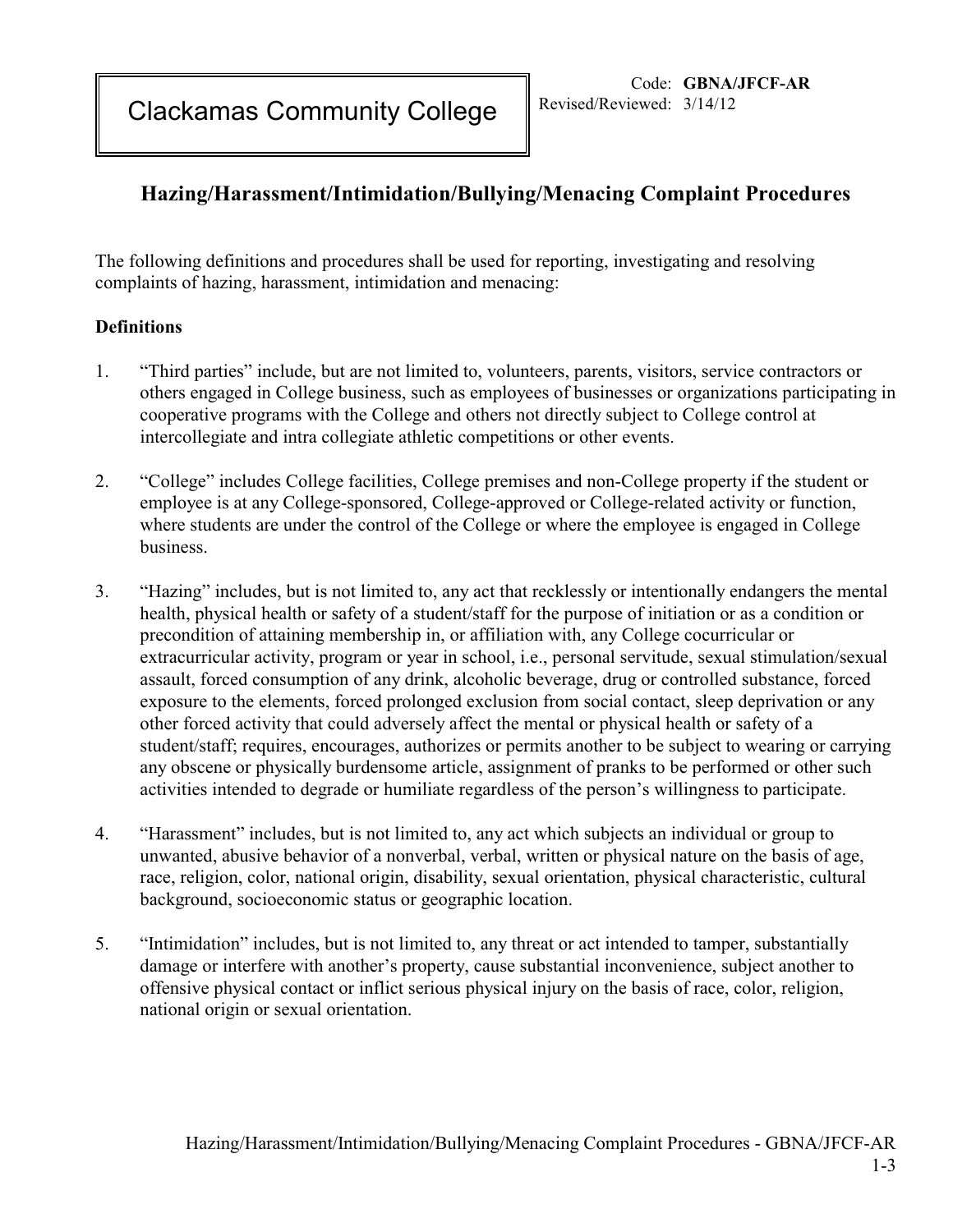- 6. "Cyberbullying" means the use of any electronic communication device to convey a message in any form (text, image, audio or video) that intimidates, harasses or is otherwise intended to harm, insult or humiliate another in a deliberate, repeated or hostile and unwanted manner under a person's true or false identity. In addition, any communication of this form which substantially disrupts or prevents a safe and positive educational or working environment may also be considered cyberbullying. Students and staff will refrain from using personal communication devices or College equipment to harass or stalk another.
- 7. "Menacing" includes, but is not limited to, any act intended to place a school employee, student or third party in fear of imminent serious physical injury.

## **Retaliation/False Charges**

Retaliation against any person who reports, is thought to have reported, files a complaint or otherwise participates in an investigation or inquiry is prohibited. Such retaliation shall be considered a serious violation of Board policy and independent of whether a complaint is substantiated. False charges shall also be regarded as a serious offense and will result in disciplinary action or other appropriate sanctions.

## **Complaint Procedures**

The compliance officer for complaints related to students is the dean of academic foundations and connections (or designee); the compliance officer for complaints related to employees is the dean of human resources (or designee); and the compliance officer for complaints not involving employees nor students is the dean of campus services (or designee).

The responsible compliance officer and the President have responsibility for investigations concerning hazing, harassment, intimidation or menacing. The investigator(s) shall be a neutral party having had no involvement in the complaint presented.

All complaints will be investigated in accordance with the following procedures:

- Step 1 Any hazing, harassment, intimidation or menacing information (complaints, rumors, etc.) shall be presented to the compliance officer. Complaints may also be presented to any College administrator who will immediately notify the College official responsible for investigations. Complaints against the compliance officer shall be filed with the President. Complaints against the President shall be filed with the Board chair. All such information will be reduced to writing and will include the specific nature of the offense and corresponding dates.
- Step 2 The College official receiving the complaint shall promptly investigate. The College official will arrange such meetings as may be necessary with all concerned parties within five working days after receipt of the information or complaint. The parties will have an opportunity to submit evidence and a list of witnesses. All findings related to the complaint will be reduced to writing. The College official(s) conducting the investigation shall notify the complainant as appropriate, in writing, when the investigation is concluded and a decision regarding disciplinary action, as warranted, is determined.

A copy of the notification letter shall be forwarded to the President.

Hazing/Harassment/Intimidation/Bullying/Menacing Complaint Procedures - GBNA/JFCF-AR